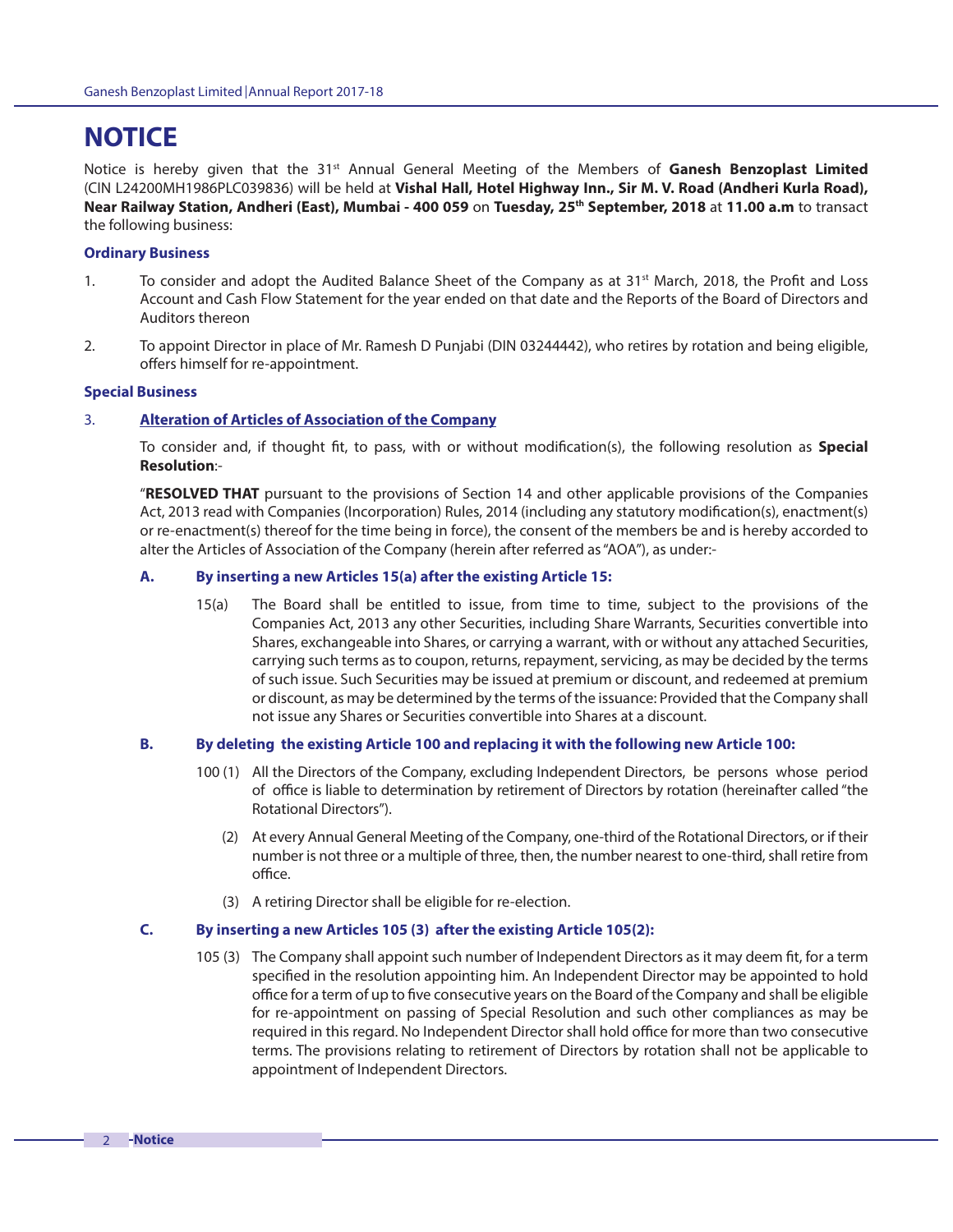### **D. By inserting a new Articles 123(4) after the existing Article 123(3):**

123 (4) The Managing Director or Managing Directors or Whole-time Director or Whole-time Directors so appointed shall be liable to retire by rotation. A Managing Director or Whole-time Director who is appointed as Director immediately on the retirement by rotation shall continue to hold his office as Managing Director or Whole-time Director and such re-appointment as such Director shall not be deemed to constitute a break in his appointment as Managing Director or Wholetime Director.

**RESOLVED FURTHER THAT** the Board of Directors of the Company be and is hereby authorized to take all such steps and actions for the purpose of making all such filings and registrations as may be required in relation to the aforesaid amendments to the Articles of Association and further to do all such acts and deeds, matters and things as may be deemed necessary to give effect to this resolution."

### 4. **Ratification of the Remuneration payable to Cost Auditor for the financial year 2018-19**

To consider and if thought fit, to pass with or without modification(s), the following resolution as an *Ordinary* **Resolution**:

**"RESOLVED THAT** pursuant to the provisions of Section 148(3) and other applicable provisions of the Companies Act, 2013 read with Rule 14 of the Companies (Audit and Auditors) Rules, 2014 (including any statutory modification(s) or re-enactment(s) thereof for the time being in force), the remuneration of  $\bar{\tau}$  1.50 lacs (plus applicable taxes & reimbursement of out-of-pocket expenses) payable to M/s. S K Agarwal & Associates, Cost Accountants for conducting the audit of the cost accounting records of the Company for the financial year 2018-19, be and is hereby ratified and confirmed.

**RESOLVED FURTHER THAT** the Board of Directors of the Company (including its Committee thereof) be and is hereby authorised to do all such acts, deeds, matters and things as may be considered necessary, desirable or expedient to give effect to this resolution."

**By Order of the Board of Directors**

**Ekta Dhanda Company Secretary 8 th August, 2018 (ACS: 18796)**

**Regd. Office:** Dina Building, First Floor, 53 Maharshi Karve Road, Marine Lines (East), Mumbai - 400 002

## **CIN:** L24200MH1986PLC039836 **Website: www.gblinfra.com**

#### **Notes:**

- 1. An Explanatory Statement pursuant to Section 102(1) of the Companies Act, 2013, ("the Act") relating to Special business to be transacted at the Annual General Meeting is annexed hereto.
- 2. **A member entitled to attend and vote at the meeting is entitled to appoint proxy to attend and vote instead of himself/herself and the proxy need not be a member of the Company. The instrument appointing the**  proxy should, however, be deposited at the registered office of the Company, duly completed and signed, **not less than forty-eight hours before the commencement of the Meeting.**

**A person can act as proxy on behalf of members not exceeding !fty (50) and holding in the aggregate not more than ten percent (10%) of the total share capital of the Company carrying voting rights. A member holding more than ten percent (10%) of the total share Capital of the Company carrying voting rights may appoint a single person as proxy and such person shall not act as a proxy for any other person as a shareholder. The holder of proxy shall prove his identity at the time of attending the Meeting.**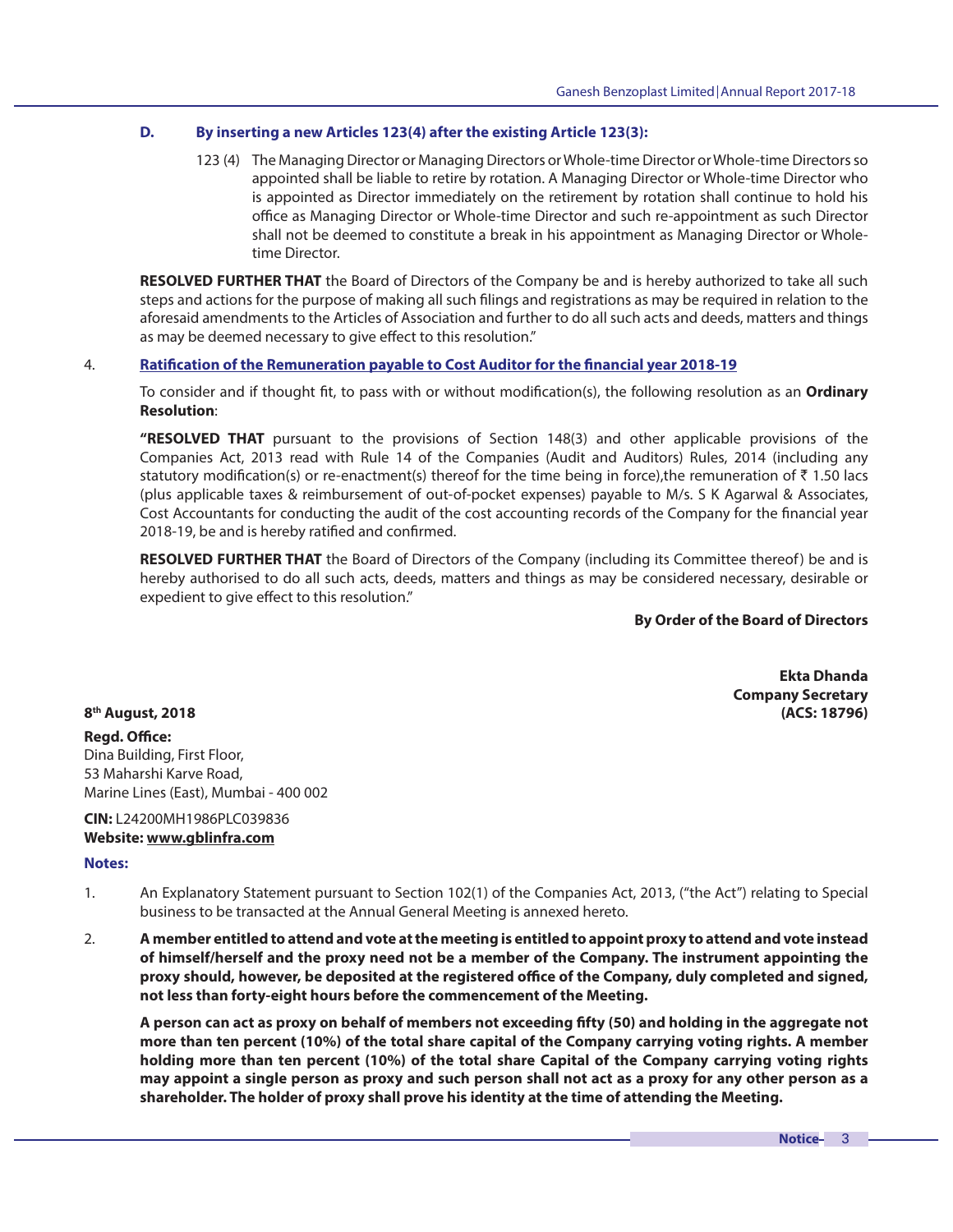- 3. Attendance slip, proxy form and route map for the venue of the meeting are annexed hereto.
- 4. Corporate members intending to send their authorized representatives to attend the Meeting are requested to send to the Company a certified copy of the relevant Board Resolution authorizing their representatives to attend and vote on their behalf at the Meeting.
- 5. The Register of Members and Share Transfer Books of the Company will be closed from **Wednesday, 19th September, 2018 to Tuesday, 25th September, 2018 (both days inclusive)**.
- 6. The requirement to place the matter relating to appointment of Statutory Auditors for ratification by members at every Annual General Meeting is done away vide notification dated  $7<sup>th</sup>$  May, 2018 issued by the Ministry of Corporate Affairs, New Delhi. Accordingly, no resolution is proposed for ratification of appointment of Statutory Auditor, who was appointed in the Annual General Meeting, held on 29<sup>th</sup> September, 2014.
- 7. Details of Directors retiring by rotation/seeking re-appointment at the ensuing Meeting are provided in the "Annexure" to the Notice.
- 8. Members/ Proxies /Authorized Representatives are requested to bring to the Meeting necessary details of their shareholding, attendance slip(s) and copies of the Annual Report. In case of Joint holders attending the Meeting, only such joint holder who is higher in the order of names will be entitled to vote at the Meeting.
- 9. Relevant documents referred in the Notice are open for inspection by the members at the Registered Office of the Company on all the working days (except Saturdays, Sundays and Public Holidays) during business hours upto the date of the Meeting. The aforesaid documents will be also available for inspection by members at the Meeting.
- 10. Members holding shares in electronic mode are requested to intimate any change in their address or Bank mandates to their Depository Participants ("DPs") with whom they are maintaining their demat accounts. Members holding shares in Physical mode are requested to advise any change in their address or Bank mandates to the Company/ Company's Registrar and Transfer Agent i.e **Bigshare Services Pvt. Ltd., ("Bigshare") 1st Floor, Bharat Tin Works Building, Opp. Vasant Oasis, Makwana Road, Marol, Andheri (East), Mumbai - 400 059, Tel: 022 6263 8200 Fax : 022 6263 8299, E-mail: info@bigshareonline.com**.
- 11. **SEBI has amended the Regulation 40 of SEBI (Listing Obligations and Disclosure Requirements)**  Regulations, 2015 vide Gazette notification dated 8<sup>th</sup> June, 2018 and has mandated that transfer **of securities of listed Companies would be carried out in dematerialized form only, from 5th December, 2018. In view of the above, you are requested to dematerialize the shares held by you in physical form at the earliest, to avoid any problem with regard to the transfer of the shares. After, 4 th December, 2018, no request for transfer of Shares in physical form can be processed by the Company/RTA. In order to dematerialize your shares, please open a Demat Account with any of the**  Depository Participant (DP)and submit your physical Share certificate (s) to DP along with the necessary **documents as required in this connection. The Company ISIN is INE388A01029. In case of any further query/** clarification, the shareholders may contact RTA/Company.
- 12. Members holding shares in physical mode:
	- (i) **are required to submit their Permanent Account Number (PAN) and Bank account details to the Company/ RTA, if not registered with the Company as mandated by the SEBI.**
	- (ii) are advised to register the nomination in respect of their shareholding in the Company by filing Nomination Form (SH-13) with RTA.
	- (iii) **are requested to register /update their e-mail address with the Company/ RTA for receiving all communications from the Company electronically.**
- 13. Members holding shares in electronic mode:
	- (i) **are required to submit their Permanent Account Number (PAN) and Bank account details to their respective DPs with whom they are maintaining their Demat accounts.**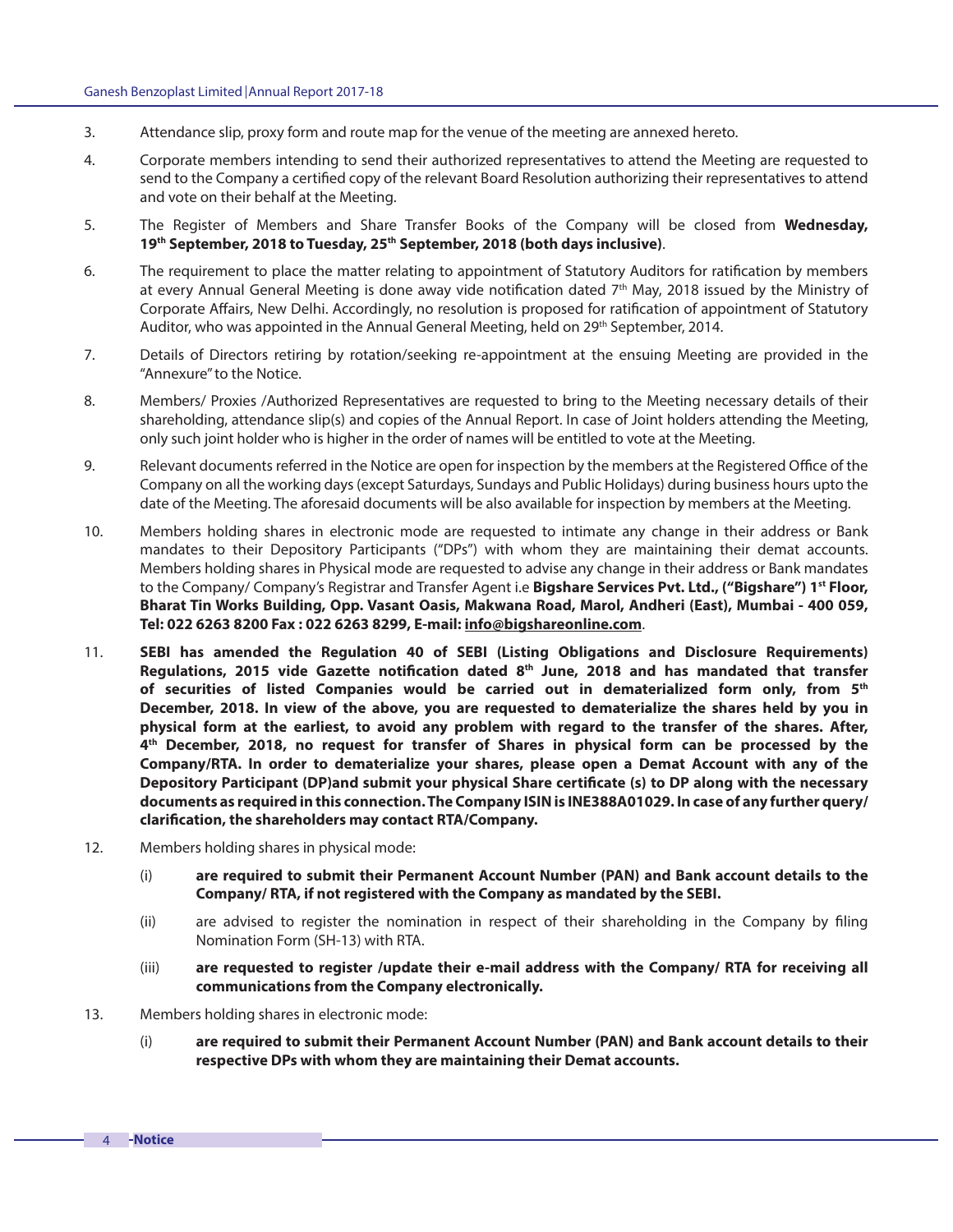- (ii) are advised to contact their respective DPs for registering the Nomination.
- (iii) **are requested to register/ update their e-mail address with their respective DPs for receiving all communications from the Company electronically.**
- 14. Non-Resident Indian members are requested to inform RTA/ respective DPs, immediately of:
	- (i) Change in their residential status on return to India for permanent settlement.
	- (ii) Particulars of their Bank account maintained in India with complete name, Branch, account type, account number and address of the Bank with pin code number, if not furnished earlier.
- 15. Pursuant to Section 108 of the Companies Act, 2013 read with Rule 20 of the Companies (Management and Administration) Rules 2014 and amended by the Companies (Management and Administration) Amendment Rules, 2015 and Regulation 44 of the SEBI (Listing Obligations and Disclosure Requirements) Regulations, 2015, the Company is pleased to offer voting by electronic means to the members to cast their votes electronically on all resolutions set forth in this notice. The detailed instructions for remote e-voting are appended hereto.
- 16. Electronic copy of the Annual Report for 2017-18 along with the Notice of the 31<sup>st</sup> Annual General Meeting of the Company interalia indicating the process and manner of remote e-voting along with Attendance Slip/Proxy Form is being sent to all the members whose email IDs are registered with the Company / Depository Participant(s) for communication purposes unless any member has requested for a hard copy of the same.
- 17. For members who have not registered their email address, physical copies of the Annual Report along with Notice of the 31<sup>st</sup> Annual General Meeting of the Company inter alia indicating the process and manner of remote e-voting along with Attendance Slip/Proxy Form is being sent in the permitted mode.
- 18. Members may also note that the Notice of the 31<sup>st</sup> Annual General Meeting and the Annual Report for 2017-18 will also be available on the Company's website **www.gblinfra.com** for their download.

## 19. **E-voting facility**

- i. In compliance with provisions of Section 108 of the Companies Act, 2013 read with Rule 20 of the Companies (Management and Administration) Rules, 2014 as amended by the Companies (Management and Administration) Amendment Rules, 2015 and Regulation 44 of the SEBI (LODR) Regulations, 2015 the Company is pleased to provide to the members, the facility of voting by electronic means in respect of business to be transacted at the Meeting which includes the facility of casting the votes by the Members using an electronic voting system from a place other than venue of the Meeting ("remote e-voting") and the same will be provided by **Central Depository Services (India) Limited (CDSL)**.
- ii. The facility of voting through ballot or polling paper shall also be made available for the members at the Meeting who have not been able to vote electronically and who are attending the Meeting.
- iii. The members who have cast their vote electronically would be entitled to attend the Meeting but would not be permitted to cast their vote again at the Meeting. The facility to vote by electronic voting system will not be provided at the Meeting.
- iv. The remote e-voting period commences on **Saturday, 22nd September, 2018 (10.00 a.m. IST)** and ends on **Monday, 24th September, 2018 (5.00 p.m. IST)**. During this period, Members of the Company, holding shares either in physical form or in dematerialized form, as on the close of working hours on **Tuesday, 18th September, 2018 ('Cut-o# date') may cast their vote electronically. The remote e-voting module shall be disabled by CDSL for voting on Monday, 24th September, 2018 after 5.00 p.m. IST**. Once the vote on a resolution is cast by the Member, he/she shall not be allowed to change it subsequently.
	- 1. **The instructions for members for voting electronically are as under:**
		- a) The Shareholders Should Log on to the e-voting website **www.evotingindia.com**
		- b) Click on Shareholders/Members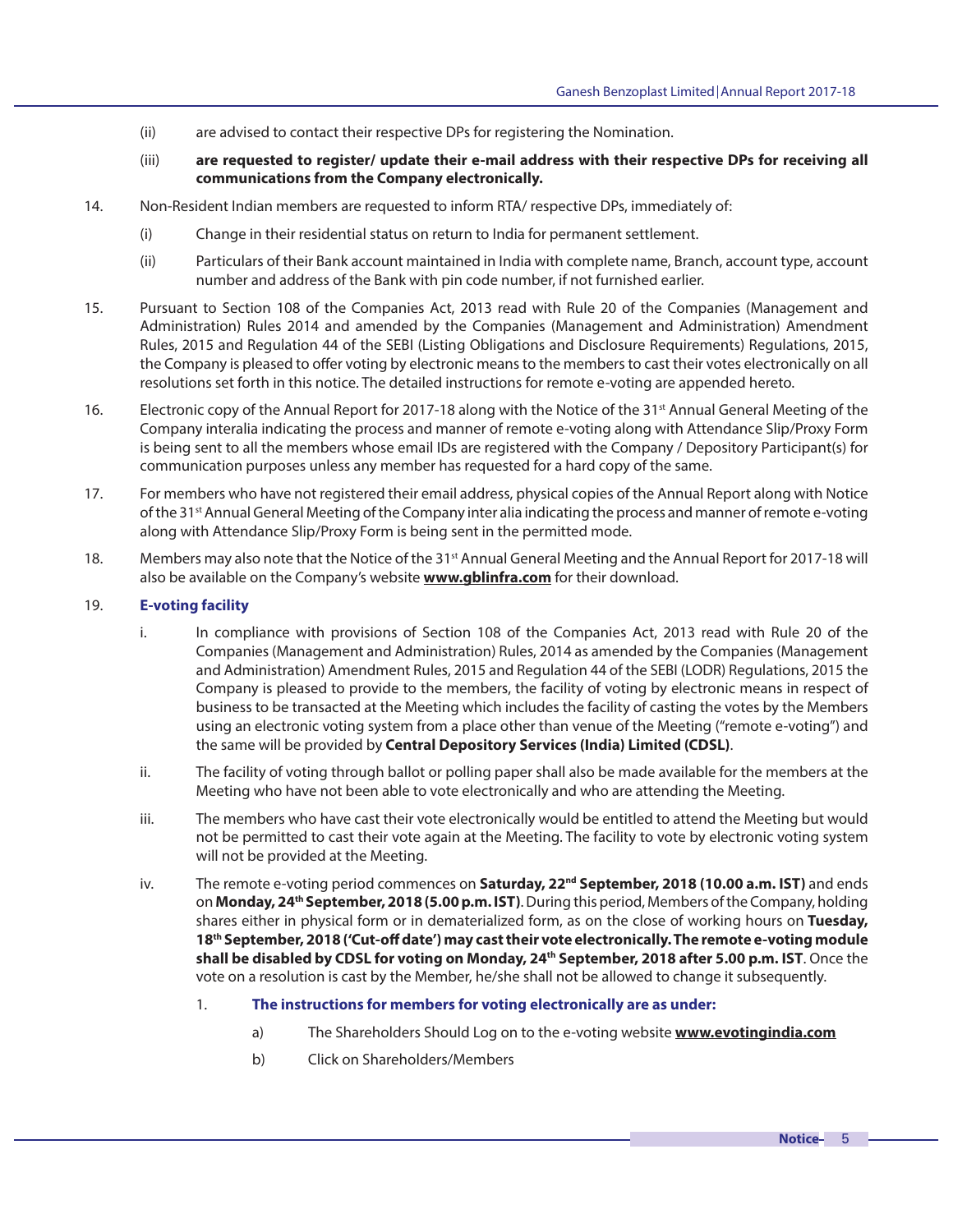- c) Now Enter your User ID
	- i. For CDSL: 16 digits beneficiary ID,
	- ii. For NSDL: 8 Character DP ID followed by 8 Digits Client ID,
	- iii. Members holding shares in Physical Form should enter Folio Number registered with the Company.
- d) Next enter the Image Verification as displayed and Click on Login.
- e) If you are holding shares in demat form and had logged on to **www.evotingindia.com**  and voted on an earlier voting of any Company, then your existing password is to be used.
- f) If you are a first time user follow the steps given below:

|                                                             | For Members holding shares in Demat Form and Physical Form                                                                                                                                                                                                                                  |
|-------------------------------------------------------------|---------------------------------------------------------------------------------------------------------------------------------------------------------------------------------------------------------------------------------------------------------------------------------------------|
| <b>PAN</b>                                                  | PAN Enter your 10 digit alpha-numeric PAN issued by Income Tax<br>Department (Applicable for both demat shareholders as well as<br>physical shareholders)                                                                                                                                   |
|                                                             | Members who have not updated their PAN with the Company/<br>$\bullet$<br>Depository Participant are requested to use the first two letters of<br>their name and the 8 digits of the sequence number (refer serial<br>no. printed on the name and address sticker/mail) in the PAN<br>field. |
|                                                             | In case the sequence number is less than 8 digits enter the<br>٠<br>applicable number of 0's before the number after the first two<br>characters of the name in CAPITAL letters. E.g. If your name is<br>Ramesh Kumar with serial number 1 then enter RA00000001 in<br>the PAN field.       |
| <b>Dividend</b><br><b>Bank Details</b><br><b>OR Date of</b> | Enter the Dividend Bank Details or Date of Birth (in dd/mm/yyyy<br>format) as recorded in your demat account or in the Company records<br>in order to login.                                                                                                                                |
| <b>Birth (DOB)</b>                                          | If both the details are not recorded with the depository or<br>$\bullet$<br>Company please enter the member id / folio number in the<br>Dividend Bank details field as mentioned in instruction (c).                                                                                        |

- g) After entering these details appropriately, click on "SUBMIT" tab.
- h) Members holding shares in physical form will then reach directly the Company selection screen. However, members holding shares in demat form will now reach "Password Creation" menu wherein they are required to mandatorily enter their login password in the new password field.
- i) Kindly note that this password is to be also used by the demat holders for voting for resolutions of any other Company on which they are eligible to vote, provided that Company opts for e-voting through CDSL platform. It is strongly recommended not to share your password with any other person and take utmost care to keep your password confidential.
- j) For Members holding shares in physical form, the details can be used only for e-voting on the resolutions contained in this Notice.
- k) Click on the EVSN for the relevant <Company Name> on which you choose to vote.
- l) On the voting page, you will see "RESOLUTION DESCRIPTION" and against the same the option "YES/NO" for voting. Select the option YES or NO as desired. The option YES implies that you assent to the Resolution and option NO implies that you dissent to the Resolution.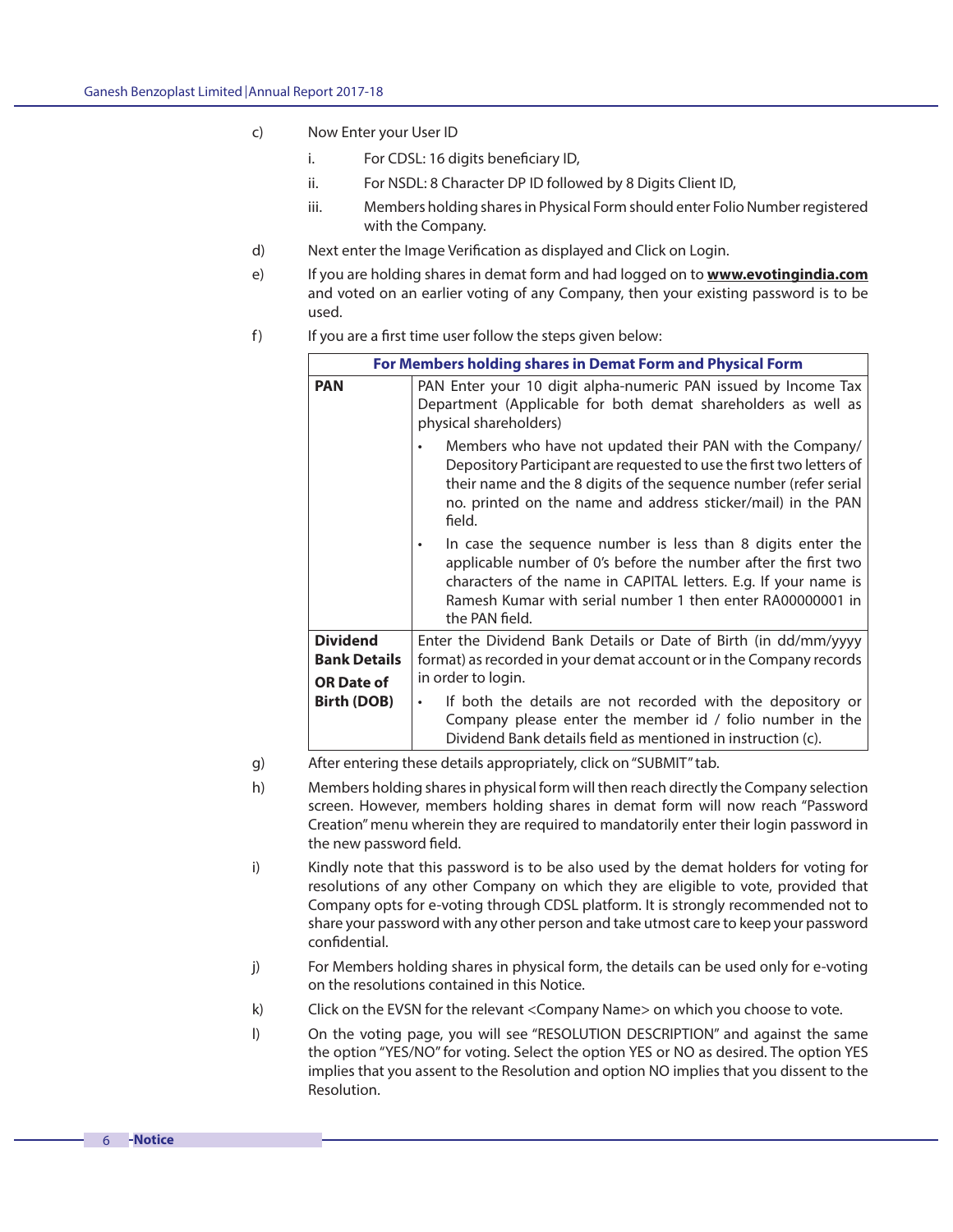- m) Click on the "RESOLUTIONS FILE LINK" if you wish to view the entire Resolution details.
- n) After selecting the resolution you have decided to vote on, click on "SUBMIT". A confirmation box will be displayed. If you wish to confirm your vote, click on "OK", else to change your vote, click on "CANCEL" and accordingly modify your vote.
- o) Once you "CONFIRM" your vote on the resolution, you will not be allowed to modify your vote.
- p) You can also take out print of the voting done by you by clicking on "Click here to print" option on the Voting page.
- q) If Demat account holder has forgotten the changed password then Enter the User ID and the image verification code and click on Forgot Password & enter the details as prompted by the system.
- r) **Shareholders can also cast their vote using CDSL's mobile app m-Voting available for android based mobiles. The m-Voting app can be downloaded from Google Play Store, Apple and Windows phone. Users can downlode the app from the app store and the window phone store respectively. Please follow the instructions as prompted by the mobile app while voting on your mobile.**
- s) Note for Non Individual Shareholders and Custodians
	- Non-Individual shareholders (i.e. other than Individuals, HUF, NRI etc.) and Custodian are required to log on to **www.evotingindia.com** and register themselves as Corporates.
	- A scanned copy of the Registration Form bearing the stamp and sign of the entity should be emailed to **helpdesk.evoting@cdslindia.com.**
	- After receiving the login details a Compliance User should be created using the admin login and password. The Compliance User would be able to link the account(s) for which they wish to vote on.
	- The list of accounts linked in the login should be mailed to **helpdesk.evoting@cdslindia.com** and on approval of the accounts they would be able to cast their vote.
	- A scanned copy of the Board Resolution and Power of Attorney (POA) which they have issued in favour of the Custodian, if any, should be uploaded in PDF format in the system for the scrutinizer to verify the same.
- t) In case you have any queries or issues regarding e-voting, you may refer the Frequently Asked Questions ("FAQs") and e-voting manual available at **www.evotingindia.com**, under help section or write an email to **helpdesk.evoting@cdslindia.com**.

#### 2. **In case of members receiving the physical copy:**

a) Please follow all steps from sl. no. (a) to serial no. (s) above to cast vote.

#### 3. **Other Instructions:**

a) The voting rights of Members shall be in proportion to their shares of the paid up equity share capital of the Company as on Cut-off Date. Since the Company is required to provide members the facility to cast their vote by electronic means, shareholders of the Company, holding shares either in physical form or in dematerialized form, as on the closing working hours of Cut-off Date and not casting their vote electronically, may cast their vote at the Meeting.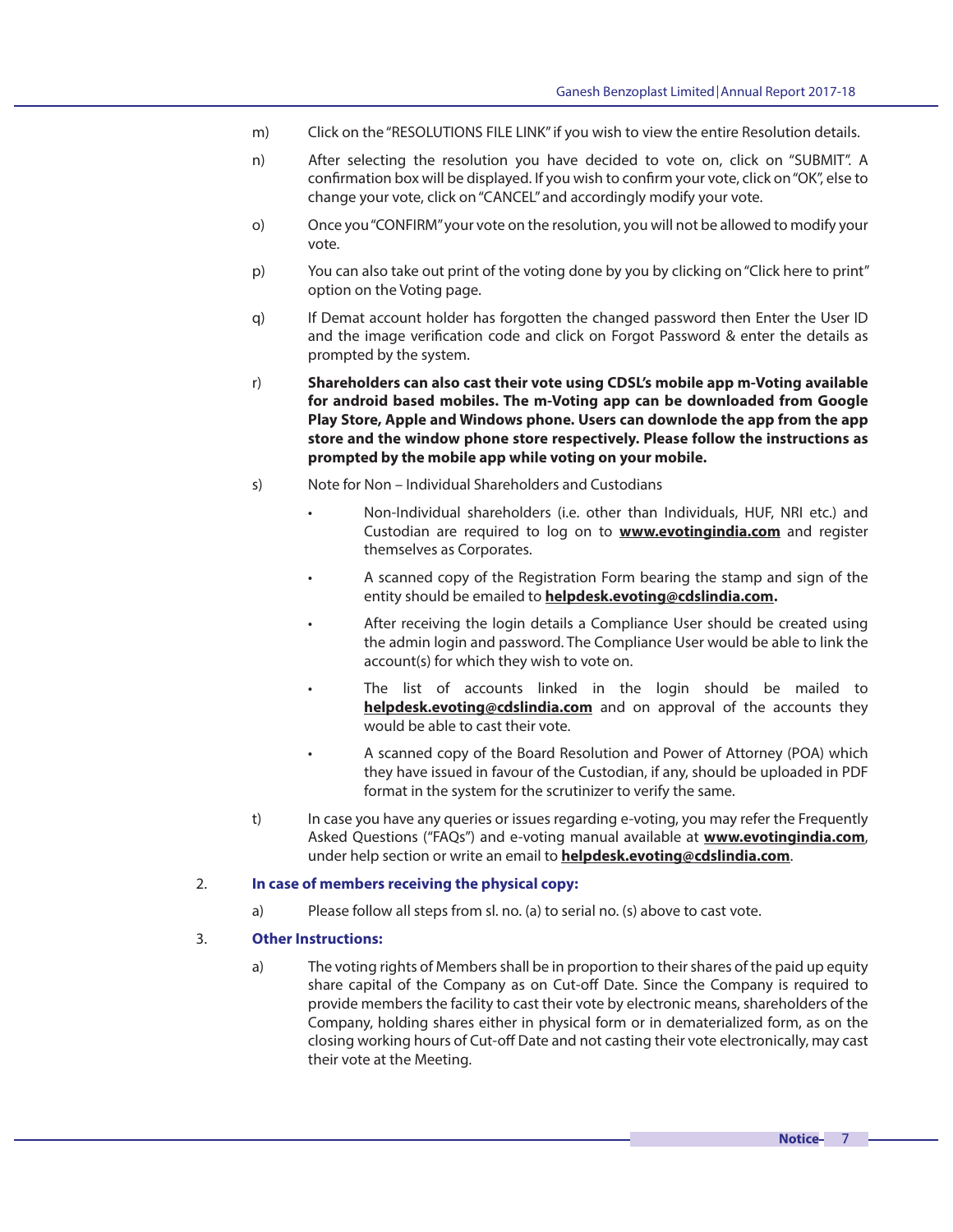- b) **CS Vijay Kumar Mishra (Membership No. 5023), Partner of VKM & Associates, Practicing Company Secretary** who has consented to act as the scrutinizer, has been appointed as the scrutinizer to scrutinize the remote e-voting process/ballot/poll in a fair and transparent manner.
- c) The Chairman shall, at the Meeting, at the end of discussion on the resolutions on which voting is to be held, allow voting with the assistance of scrutinizer, by use of ballot or polling paper for all those Members who are present at the Meeting but have not cast their votes by availing the remote e-voting facility.
- d) The Scrutinizer shall after the conclusion of voting at the general meeting, first count the votes cast at the meeting and thereafter unblock the votes cast through remote e-voting in the presence of at least two witnesses not in the employment of the Company and shall make, not later than three days of the conclusion of the AGM, a consolidated scrutinizer's report of the total votes cast in favor or against, if any, to the Chairman or a person authorized by him in writing, who shall countersign the same and declare the result of the voting forthwith.
- e) The results declared along with the Scrutinizer's Report shall be placed on the Company's website **www.gblinfra.com** and on the website of CDSL **www.evotingindia.com**  immediately after the declaration of result by the Chairman or a person authorized by him in writing. The results shall also be immediately forwarded to the Bombay Stock Exchange at which the shares of the Company are listed.

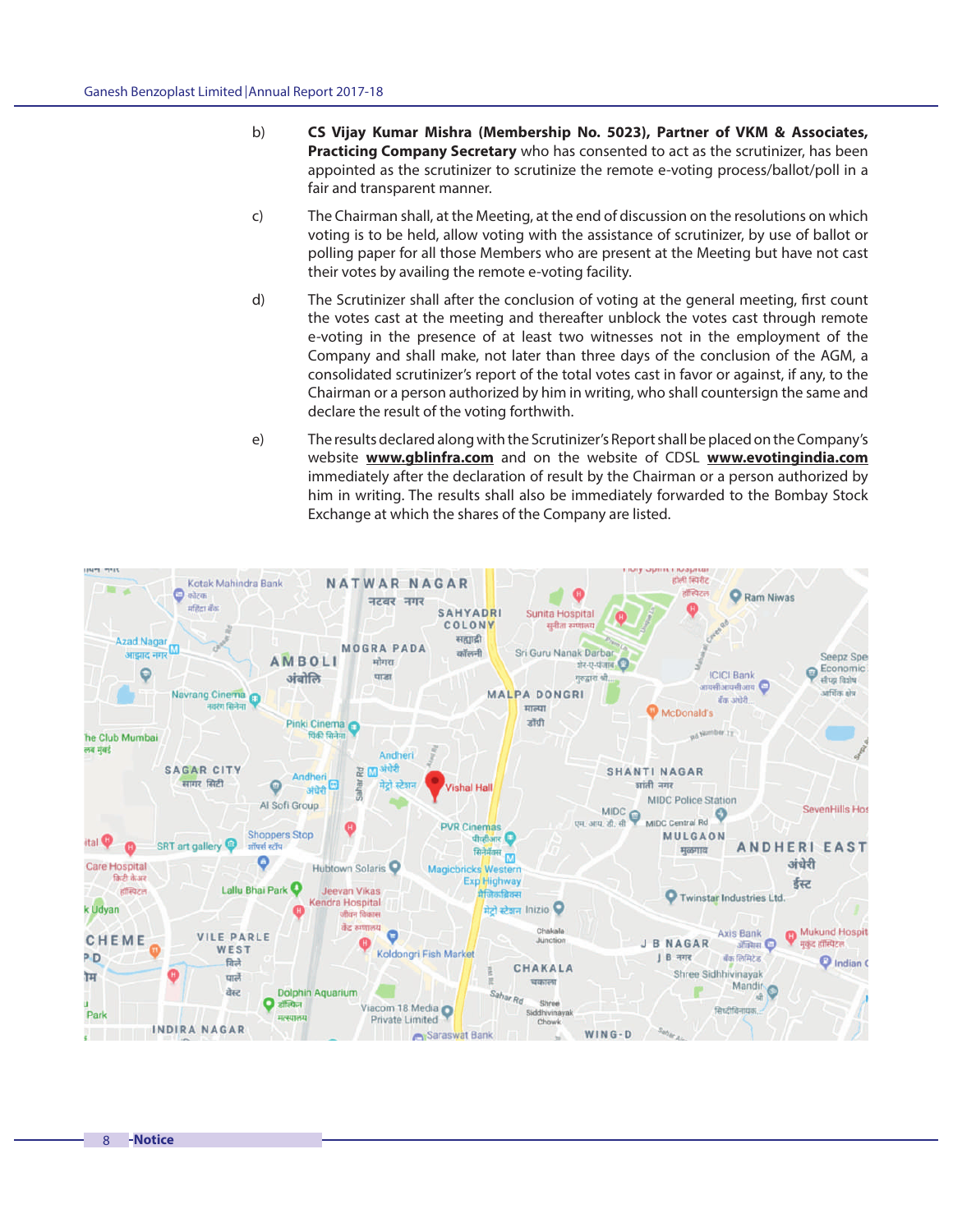# **EXPLANATORY STATEMENT AS REQUIRED UNDER SECTION 102(1) OF THE COMPANIES ACT, 2013 ANNEXED TO AND FORMING PART OF THE NOTICE**

### **ITEM NO. 3**

The Company required to be amended a few clauses of Articles of Association of the Company as well as to add new clauses to make it more descriptive and relevant as per the provisions of the Companies Act, 2013. As per the Provisions of the Section 14 of the Companies Act 2013, any Alteration of Articles of Association of the Company requires shareholders' approval and the Board recommends the proposal for the same, subject to approval of members in the Annual General Meeting.

A copy of the Articles of Association of the Company together with the proposed alterations is available for inspection by the Members of the Company at its Registered Office during normal business hours on all working days upto the date of the Meeting and also the clauses to be amended are mentioned in the Special Resolution.

The Board of Directors commend the passing of the Special Resolution under Item No. 3 of the accompanying Notice for the approval of the Members of the Company.

None of the Directors and the Key Managerial Personnel of the Company and their relatives is concerned or interested, financial or otherwise, in the resolution of Item No. 3.

#### **ITEM NO. 4**

The Board of Directors of the Company, on the recommendation of the Audit Committee, approved the appointment and remuneration of M/s. S K Agarwal & Associates, Cost Accountants, (Firm Registration No. 100322) as Cost Auditor to conduct the audit of the Cost Records of the Company for the financial year 2018-19. In terms of the provisions of Section 148(3) of the Companies Act, 2013 read with Rule 14 of the Companies (Audit and Auditors) Rules, 2014, the remuneration payable to the Cost Auditor is required to be ratified by the Members of the Company. Accordingly, consent of the Members is sought to ratify the remuneration payable to the Cost Auditor.

The Board of Directors commend the passing of the Ordinary Resolution under Item No. 4 of the accompanying Notice for the approval of the Members of the Company.

None of the Directors and Key Managerial Personnel of the Company and their respective relatives are concerned or interested, financial or otherwise, in the resolution set out at Item no. 4.

#### **By Order of the Board of Directors**

**Ekta Dhanda Company Secretary 8 th August, 2018 (ACS: 18796)**

**Read. Office:** Dina Building, First Floor, 53 Maharshi Karve Road, Marine Lines (East), Mumbai - 400 002

**CIN:** L24200MH1986PLC039836 **Website: www.gblinfra.com**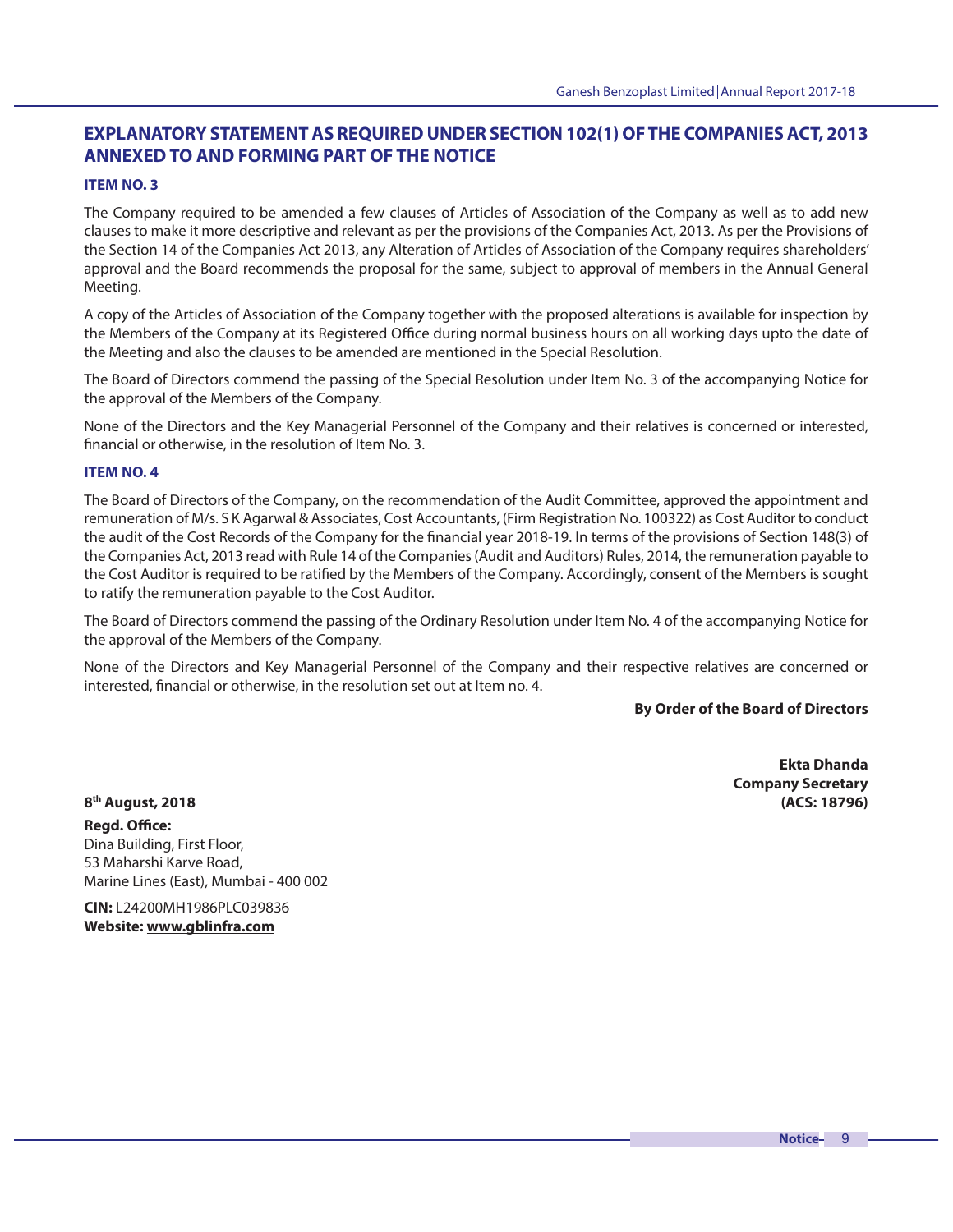# **Annexure to Notice**

Details of Directors seeking appointment/reappointment as required pursuant to Regulation 36(3) of the Listing Regulations and in terms of Secretarial Standards on General Meetings (SS-2):

| Name of the Director                                                             | Mr. Ramesh D Punjabi                                                                                                                                                                                                                                                                                                                                                                                                                                                             |  |  |
|----------------------------------------------------------------------------------|----------------------------------------------------------------------------------------------------------------------------------------------------------------------------------------------------------------------------------------------------------------------------------------------------------------------------------------------------------------------------------------------------------------------------------------------------------------------------------|--|--|
| Category                                                                         | Non-Executive Non-Independent Director                                                                                                                                                                                                                                                                                                                                                                                                                                           |  |  |
| Directors Identification Number (DIN)                                            | 03244442                                                                                                                                                                                                                                                                                                                                                                                                                                                                         |  |  |
| Age                                                                              | 71 years                                                                                                                                                                                                                                                                                                                                                                                                                                                                         |  |  |
| Date of first Appointment                                                        | 13th February, 2014                                                                                                                                                                                                                                                                                                                                                                                                                                                              |  |  |
| Profile                                                                          | Mr. Ramesh D Punjabi has more than 45 years of experience<br>in Design, Construction and Operation of Chemical plants. He<br>has successfully executed a number of chemical projects from<br>concept to commissioning, some of them involving in house<br>engineering and fabrication. He has travelled extensively<br>abroad and visited many chemical manufacturing installations.<br>In past few years, he has been involved in setting up liquid bulk<br>storage facilities. |  |  |
| Qualification                                                                    | B. Tech (Hons) in Chemical Engineering from IIT Mumbai                                                                                                                                                                                                                                                                                                                                                                                                                           |  |  |
| <b>Expertise in Specific Area</b>                                                | 45 years rich experience in Technical and Project Management                                                                                                                                                                                                                                                                                                                                                                                                                     |  |  |
| List of Directorship held in other Companies                                     | <b>Futuristic Offshore Services and Chemical Limited</b>                                                                                                                                                                                                                                                                                                                                                                                                                         |  |  |
| Membership/Chairmanships of Committees of the<br>Board of Other Public Companies | Chairman of Audit Committee, Nomination & Remuneration<br>Committee and Stake holder Relationship Committee of<br>Futuristic Offshore Services & Chemical Limited                                                                                                                                                                                                                                                                                                                |  |  |
| Number of Shares held in the Company                                             | 4,300 Equity Shares                                                                                                                                                                                                                                                                                                                                                                                                                                                              |  |  |
| Relation with other Directors inter-se                                           | Not Related to other Directors and Promoters of the Company                                                                                                                                                                                                                                                                                                                                                                                                                      |  |  |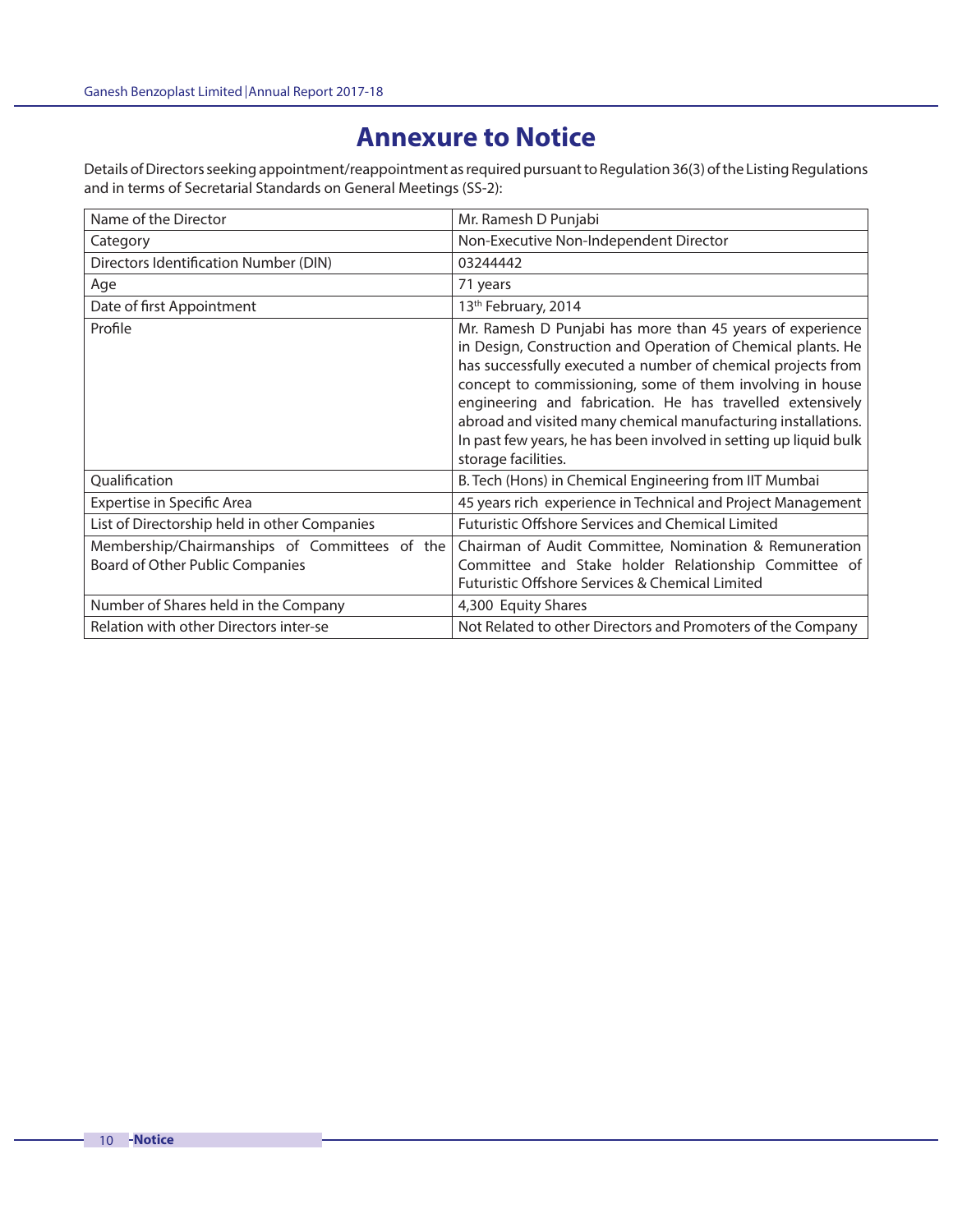

# **GANESH BENZOPLAST LIMITED**

(CIN L24200MH1986PLC039836)

Regd Office:Dina Building, First Floor, 53 Maharshi Karve Road, Marine Lines (East), Mumbai - 400 002 Phone: 022 - 2200 1928/6140 6000, Fax No. 022 - 6140 6033 Email: investors@gblinfra.com, Website: www.gblinfra.com

## **ATTENDANCE SLIP**

| Folio No./DP ID/ Client ID# |  |
|-----------------------------|--|
| No. of Equity Shares Held   |  |

I/We hereby record my/our presence at the 31<sup>st</sup> Annual General Meeting of the Company being held at Vishal Hall, Hotel Highway Inn., Sir M. V. Road (Andheri Kurla Road), Near Railway Station, Andheri (East), Mumbai - 400 059 on Tuesday, 25<sup>th</sup> September, 2018 at 11.00 a.m.

Name of Shareholder (In Block letter)

Name of proxy/ Authorized Representatives attending\* (In Block letter)

\* Strike out whichever is not applicable

# Applicable for Shareholders holding Shares in Dematerialized Form.

Signature of the attending Shareholder/Proxy/Authorized Representative\*

\*Note: Please fill attendance slip and hand it over at the entrance of the meeting hall.

# **Form No. MGT-11**

## **Proxy form**

[Pursuant to section 105(6) of the Companies Act, 2013 and rule 19(3) of the Companies (Management & Administration) Rules, 2014]

**CIN:** L24200MH1986PLC039836 **Name of the Company:** GANESH BENZOPLAST LIMITED **Registered O!ce:** Dina Building, First Floor, 53 Maharshi Karve Road, Marine Lines (East), Mumbai - 400 002

| Name of the member (s)    |  |
|---------------------------|--|
| <b>Registered Address</b> |  |
| Email Id                  |  |
| Folio No/Client Id        |  |
| DP ID                     |  |

I/We being the Member (s) of the above named Company, hereby appoint:

| E-mail Id: The contract of the contract of the contract of the contract of the contract of the contract of the | _or failing him |
|----------------------------------------------------------------------------------------------------------------|-----------------|
| 2. Name: 100 million and 2. Name: 100 million and 2. Name: 100 million and 2. Name: 100 million and 2. Name: 1 |                 |
| E-mail Id: The contract of the contract of the contract of the contract of the contract of the contract of the | _or failing him |
|                                                                                                                |                 |
|                                                                                                                | As my/our       |

Financial- 79